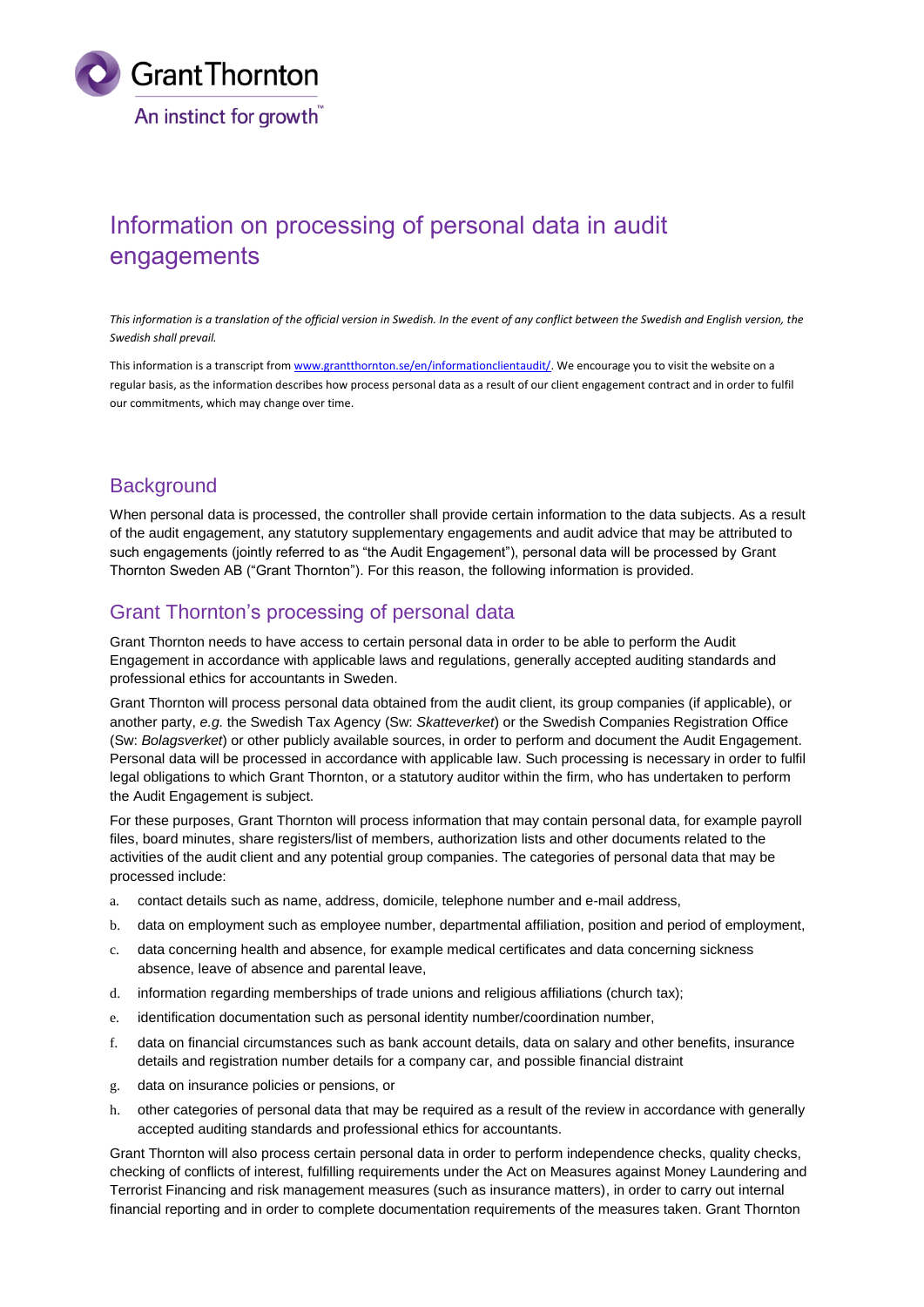

also has certain duties under applicable law to provide information to authorities or another external party (for example a new auditor). The processing of personal data for the purposes indicated in this clause is necessary for Grant Thornton to fulfil the legal obligations of Grant Thornton, or a statutory auditor within Grant Thornton who has undertaken to perform the engagement. With regard to risk management measures, the processing is necessary for Grant Thornton's legitimate interest in managing risks and any claims.

Grant Thornton may also process the contact details of employees, consultants, board members and other executives and owners of the audit client and its group companies (if applicable) in order to provide information on seminars and other events that Grant Thornton arranges in order to send newsletters and other marketing material. Processing for such purposes is necessary for Grant Thornton's legitimate interest in being able to reach out to concerned persons with the client who may be interested in events, marketing and news in areas that are relevant to the positions of these persons.

# Transfer to third countries

Personal data may be processed on behalf of Grant Thornton by other member firms within the global organisation that Grant Thornton is a member of or other entities engaged by Grant Thornton for the purpose of carrying out the measures referred to above. They may be based either in or outside the EU/EEA. In the transfer of personal data for processing in a country outside the EU/EEA that does not guarantee an adequate level of protection<sup>1</sup> , Grant Thornton is responsible for the personal data being covered by appropriate safeguards, *e.g.* through standard data protection clauses adopted by the European Commission under Article 46 of the General Data Protection Regulation, and on condition that enforceable data subject rights and effective legal remedies for data subjects are available.

### Recipients of the information

Grant Thornton shall ensure that the information processed as a result of the Audit Engagement does not become available to unauthorised persons, which means that personal data will be processed confidentially. Only members of the audit team or who are consulted by the audit team will have access to the personal data that is required for the performance of the Audit Assignment according to applicable laws and regulations, professional obligations and decisions by relevant authorities.

Grant Thornton may disclose personal data to other member firms within the global organisation that Grant Thornton is a member of or another entity engaged by Grant Thornton to perform the Audit Engagement and otherwise for those purposes stated in this document. Grant Thornton may also disclose personal data to insurance companies or legal advisers in connection with a judicial procedure to the extent required to enable Grant Thornton to look after its legal interests or to another recipient if such an obligation exists under applicable laws and regulations, professional obligation or decision of an authority.

# Security in processing of personal data

-

The procedures and reviews performed within the framework of the Audit Engagement are covered by a statutory duty of confidentiality, which means that personal data processed under the Audit Engagement and for other stated purposes is also covered by such confidentiality. Grant Thornton ensures that the personal data processed is protected by necessary technical and organisational security measures having regard to what is appropriate in relation to the nature, extent and sensitivity of the personal data. The Audit Firm's system and organisation are arranged such that unauthorised persons do not have access to the personal data processed as a consequence of the Audit Engagement.

More information about Grant Thornton's technical and organisational security measures is available at [www.grantthornton.se/en/securitymeasures/.](http://www.grantthornton.se/en/securitymeasures/)

<sup>&</sup>lt;sup>1</sup> [https://ec.europa.eu/info/law/law-topic/data-protection/data-transfers-outside-eu/adequacy-protection-personal-data-non-eu](https://ec.europa.eu/info/law/law-topic/data-protection/data-transfers-outside-eu/adequacy-protection-personal-data-non-eu-countries_en)[countries\\_en](https://ec.europa.eu/info/law/law-topic/data-protection/data-transfers-outside-eu/adequacy-protection-personal-data-non-eu-countries_en)